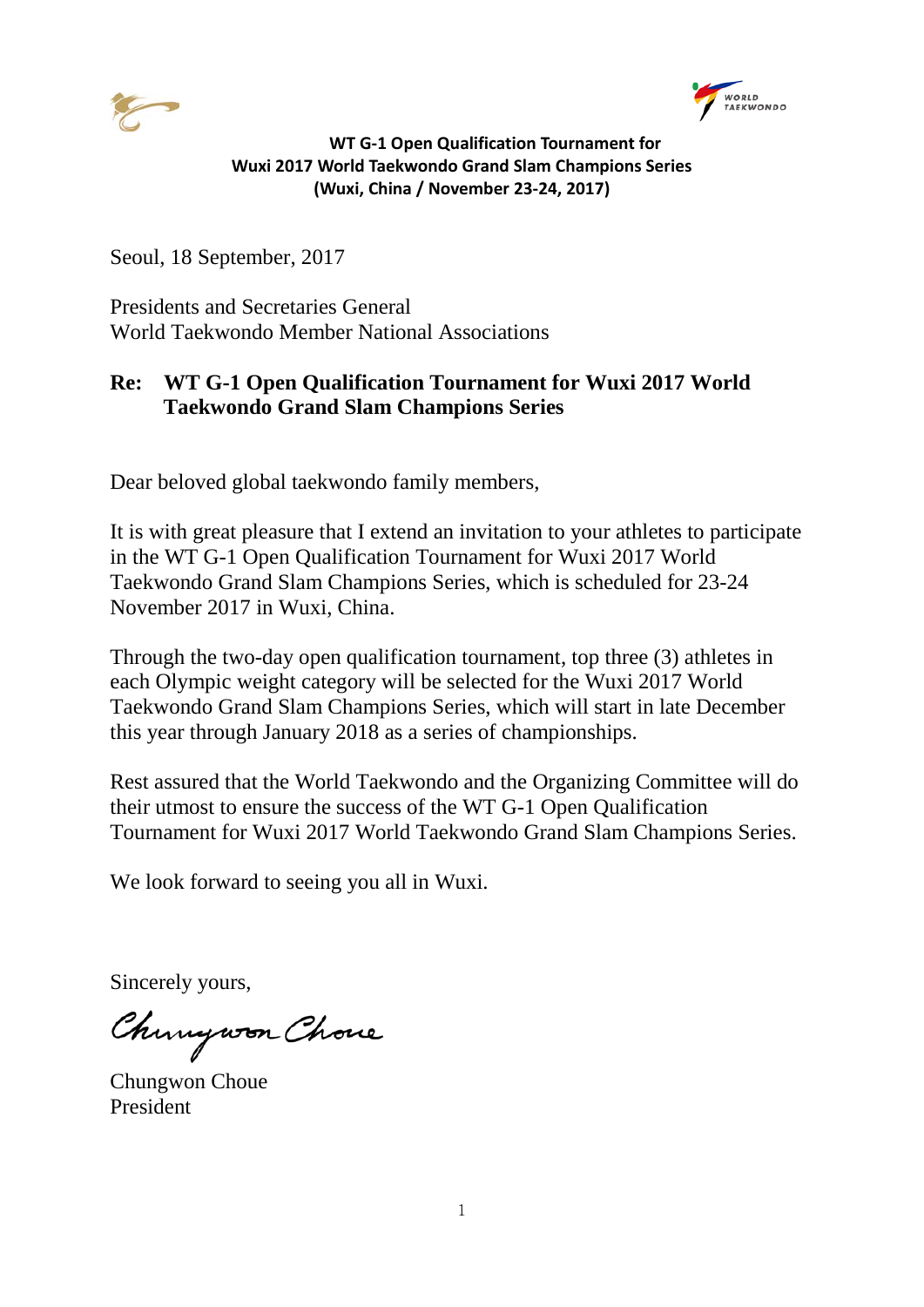



# **OUTLINE**

## **WT G-1Open Qualification Tournament for Wuxi 2017 World Taekwondo Grand Slam Champions Series**

| <b>PROMOTER:</b><br>1.       | <b>WORLD TAEKWONDO (WT)</b>                                                                                    |  |  |
|------------------------------|----------------------------------------------------------------------------------------------------------------|--|--|
| <b>ADDRESS:</b>              | 5th Fl., Kolon Bldg., 15 Hyoja-ro, Jongno-gu,, Seoul, Korea, 03044                                             |  |  |
| <b>TELEPHONE:</b>            | +82.2.556.2505                                                                                                 |  |  |
| <b>FAX:</b>                  | +82.2.553.4728                                                                                                 |  |  |
| <b>E-MAIL:</b>               | sport@wtf.org (Sport Department)                                                                               |  |  |
| <b>WEB-SITE:</b>             | www.worldtaekwondo.org                                                                                         |  |  |
|                              |                                                                                                                |  |  |
| <b>ORGANIZING MNA:</b><br>2. | <b>CHINESE TAEKWONDO ASSOCIATION(CTA)</b>                                                                      |  |  |
| <b>ADDRESS:</b>              | Jia2-3 Tiyuguan Rd, Dongcheng District, Beijing                                                                |  |  |
| <b>TELEPHONE:</b>            | +86 10 87182930                                                                                                |  |  |
| <b>FAX:</b>                  | +86 10 87182927                                                                                                |  |  |
| <b>E-MAIL:</b>               | chinataekwondo@sina.com                                                                                        |  |  |
|                              |                                                                                                                |  |  |
| 3.                           | ORGANIZING COMMITTEE: WT GRAND SLAM ORGANIZING COMMITTEE                                                       |  |  |
| <b>ADDRESS:</b>              | 20th Floor, 10 Financial street, Taihu New City, Wuxi, Jiangsu, China                                          |  |  |
| <b>TELEPHONE</b>             | +86 510 85163659 / +86 510 85188235                                                                            |  |  |
| FAX:                         | +86 510 85609678                                                                                               |  |  |
| <b>E-MAIL:</b>               | gsocwuxi@163.com                                                                                               |  |  |
|                              |                                                                                                                |  |  |
| <b>VENUE:</b><br>4.          | <b>Wuxi Taihu International Expo Centre</b>                                                                    |  |  |
|                              | No.88 Qingshu Rd, Taihu New City, Binhu District                                                               |  |  |
| <b>QUALIFICATIONS</b><br>5.  |                                                                                                                |  |  |
|                              | In accordance with Article 4: Qualification of Contestant of the WT Competition Rules, the contestant must be: |  |  |
| <b>CRITERION #1:</b>         | Holder of the Kukkiwon Dan Certificate                                                                         |  |  |
|                              | (* A copy of the Dan certificate should be enclosed when registering for                                       |  |  |
|                              | accreditation. In case a contestant has applied for a Kukkiwon Dan certificate                                 |  |  |
|                              | but has not received it yet, a copy of the Dan application form and the                                        |  |  |
|                              | remittance certificate sent to the Kukkiwon must be enclosed when registering                                  |  |  |
|                              | for accreditation. Please refer to the Kukkiwon Web site (www.kukkiwon.or.kr)                                  |  |  |
|                              | for more information.)                                                                                         |  |  |
| <b>CRITERION #2:</b>         | An athlete must be 17 years old or older. An athlete who was born in the year                                  |  |  |
|                              | of 2000 or before is eligible to participation in the competition.                                             |  |  |
| <b>CRITERION #3:</b>         | Holder of valid WT Global Athlete Licence (GAL).                                                               |  |  |
|                              | * Any questions on the WT GAL please contact your assigned WTF GMS                                             |  |  |
|                              | Manager                                                                                                        |  |  |
| <b>SPECIAL CIRCUMSTANCE:</b> | In accordance with prtocol of accord betweenWorld Taekwondo (WT) and                                           |  |  |
|                              | International Taekwondo Federation (ITF) at Nanjing, China on August 21, 2014,                                 |  |  |
|                              | Athletes of the ITF (President: Prof. RI Yong Son) may participate in WT G-1                                   |  |  |
|                              | Open Qualification Tournament for Wuxi 2017 World Taekwondo Grand Slam                                         |  |  |
|                              | Champions Series through special procedure                                                                     |  |  |
|                              |                                                                                                                |  |  |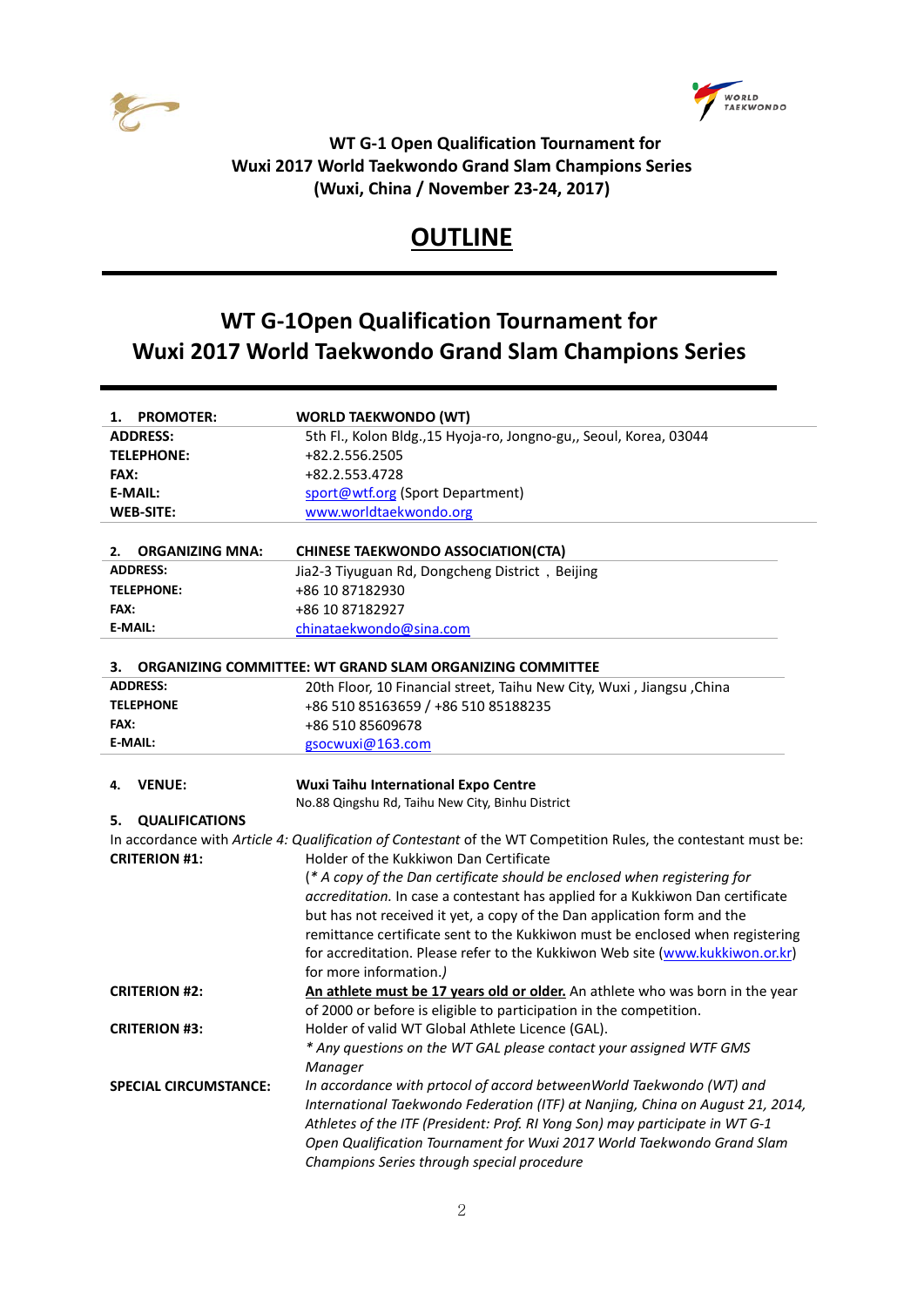



### **6. COMPETITION RULES**

WT Competition Rules shall be applied.

## **7. METHOD OF COMPETITION**

- i. Single elimination system
- ii. Grade: G-1
- iii. Number of athletes: **Maximum 300 athletes in total**
- iv. Number of courts: 5
- v. Seeding and drawing of lots: **All ranked athletes based on November 1 st of WT Olympic ranking shall be seeded accordingly. The final version of draw will be released after each days' weigh-in result.**
- vi. **Bronze medal contest shall be conducted for purpose of selecting one (1) athlete to be qualified to Wuxi 2017 World Taekwondo Grand Slam Champions Series, but two (2) semi-finalists shall receive assigned ranking points for 3rd place as shown article 15 of this outline.**

## **8. CONTEST TIME**

2 minutes x 3 rounds with 1 minute break

#### **9. WEIGHT DIVISIONS**

| Men's division |                                  | Women's division |                                  |
|----------------|----------------------------------|------------------|----------------------------------|
| Under 58kg     | Not exceeding 58 kg              | Under 49kg       | Not exceeding 49 kg              |
| Under 68kg     | Over 58 kg & Not exceeding 68 kg | Under 57kg       | Over 49 kg & Not exceeding 57 kg |
| Under 80kg     | Over 68 kg & Not exceeding 80 kg | Under 67kg       | Over 57 kg & Not exceeding 67 kg |
| Over 80kg      | Over 87 kg                       | Over 67kg        | Over 73 kg                       |

#### **10. CONDITIONS FOR PARTICIPATING ATHLETES**

i. Round-trip Airfare and Accommodation

Round trip airfare and accommodation charges of room and board shall be borne by the participating athletes.

#### **11. WT GLOBAL LICENCE & ONLINE REGISTRATION**

#### i. **WT Global Licence Registration**

All Athletes and Team officials must FIRST be registered with a WT Global Athlete Licence (GAL) or Global Official Licence (GOL).

#### ii. **WT Online Registration**

Athlete entry will only be accepted through the WT online registration system (simply compete) and registration is only possible with a valid WT Global Licence. National GMS admins will be notified via email once online registration is open. **The basis of registration shall be first come and first served with quota of 300 athletes.** 

#### **12. ENTRY FEES**

 The OC shall collect the entry fees from the participating athletes. The participating athletes pay an entry fee to the Organizing Committee by cash in US\$ only at the WT Registration Center in Wuxi, China prior to the start of the competition. Athletes shall not be allowed to compete without successful payment of entry fee to the Organizing Committee.

REGULAR ENTRY FEES: The athletes completing their registration during this period will be charged the regular registration fee.

- US \$100 per athlete.
- Regular entry fee period will begin on **September 18th 2017**, 17:00 Local Swiss Time.
- Regular entry fee period will end on **October 31st** 2017, 17:00 Local Swiss Time.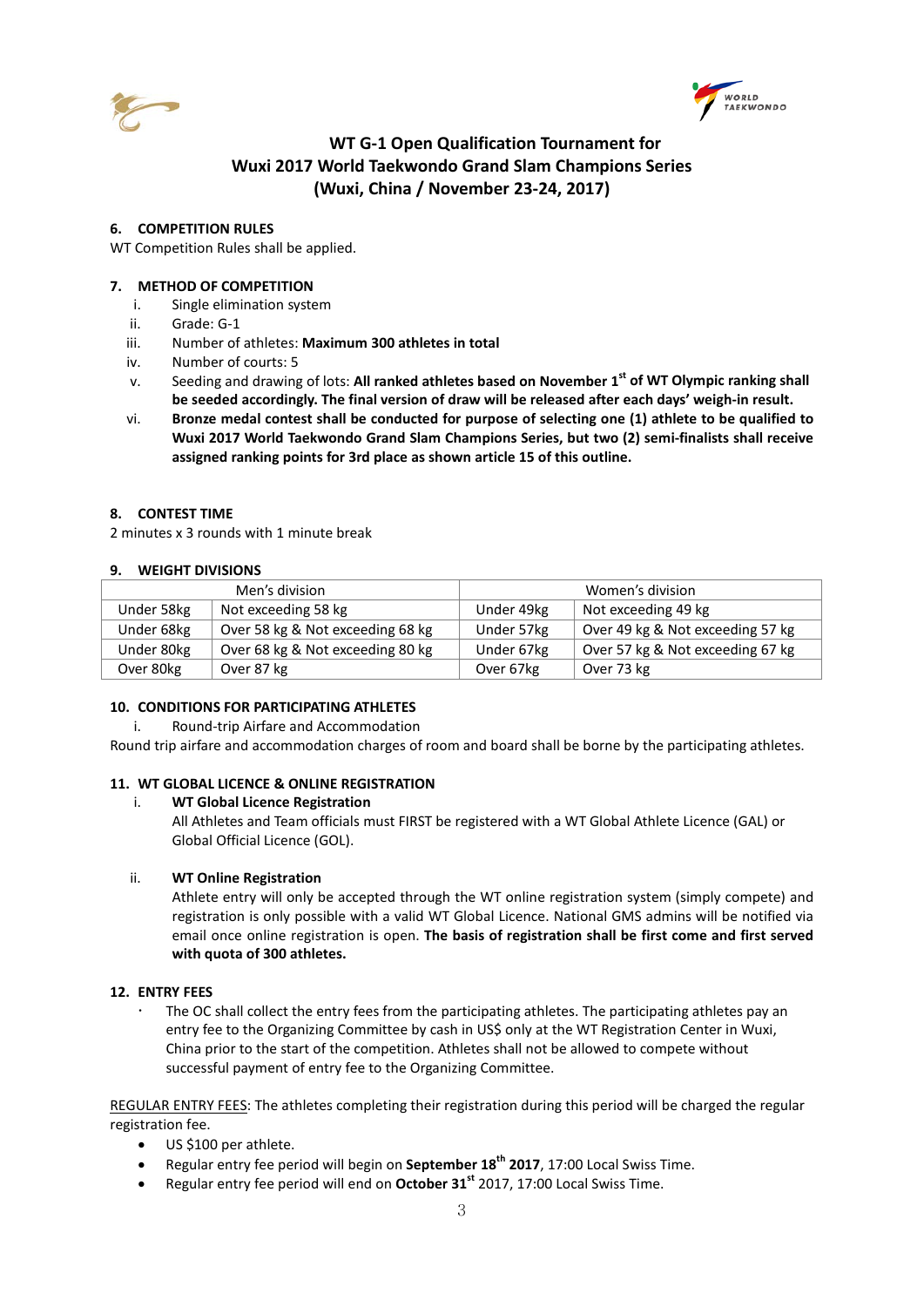



## **13. ENTRY DEADLINES & IMPORTANT DATES**

- i. Entry deadline for Regular Registration Period is **October 31st ,** 2017 17:00 Local Swiss Time. The online registration after this date will be not accepted under any circumstances.
- ii. Entry fee of US\$100 per athlete will not be charged in case of cancellation of participation until **November 7th**, **2017**.
- iii. Entry fee must be paid in case of the cancellation of participating athletes after **November 7th, 2017** or no-show.
	- **Any WT Global Licence registration completed onsite will be charged a US\$30 onsite processing fee for each WT Global Licence required.**

## **14. CLASSIFICATION OF RESULTS**

| Medals will be awarded to the <b>top 3 athletes</b> in the respective weight category of the pertinent competition: |                                                                    |  |  |
|---------------------------------------------------------------------------------------------------------------------|--------------------------------------------------------------------|--|--|
| $1st$ PLACE (1):                                                                                                    | GOLD MEDAL & QUALIFY TO WUXI 2017 WT GRAND SLAM CHAMPIONS SERIES   |  |  |
| $2nd$ PLACE (1):                                                                                                    | SILVER MEDAL & QUALIFY TO WUXI 2017 WT GRAND SLAM CHAMPIONS SERIES |  |  |
| $3^{\text{rd}}$ PLACE (1):                                                                                          | BRONZE MEDAL & QUALIFY TO WUXI 2017 WT GRAND SLAM CHAMPIONS        |  |  |
|                                                                                                                     | <b>SERIES</b>                                                      |  |  |

Athlete must win minimal one match to earn ranking points, and won by bye or

DSQ shall not be count as a win. The points will be reflected on WT World Ranking and WT Olympic Ranking. The ranking points per winners of the competition shall be allocated as follows.

| Position                | Ranking Point |
|-------------------------|---------------|
| 1st place               | 10.00         |
| 2nd place               | 6.00          |
| 3rd places              | 3.60          |
| 5th places              | 2.16          |
| 9th places              | 1.51          |
| 17th Places             | 1.06          |
| 33rd Places             | 0.74          |
| 65 <sup>th</sup> Places | 0.52          |

## **15. INTERNATIONAL REFEREES**

The WT will appoint a total of 60 International Referees. The appointed international referees shall officiate at open qualification tournament in Wuxi, China; the following conditions shall apply:

- i. International Referees are required to pay for their own roundtrip airfares.
- ii. The Organizing Committee shall pay for the expenses for four (4) nights' stay of room and board. **Check-in: November 21 / Check-out: November 25**
- iii. The Organizing Committee shall pay a per diem of US\$100 to the selected International Referees for competition period (total two days; US\$200 per referee).

## **16. TECHNICAL DELEGATE AND COMPETITION SUPERVISORY BOARD**

The WT will appoint one (1) Technical Delegate and up to four (4) members of the Competition Supervisory Board. The following conditions shall apply:

- i. The Organizing Committee shall pay for the expenses for up to four (4) nights' stay of room and board. **Check-in: November 21 / Check-out: November 25**
- ii. The Organizing Committee shall pay a per diem of US\$100 to the Technical Delegate and the members of the Competition Supervisory Board for competition period (total two days; US\$200 per person).

## **17. WT-RECOGNIZED TAEKWONDO UNIFORM (***DOBOK***) AND PROTECTIVE EQUIPMENT**

i. **WT Recognized Protector and Scoring System (PSS) including PSS Headgear** will be used for the competition.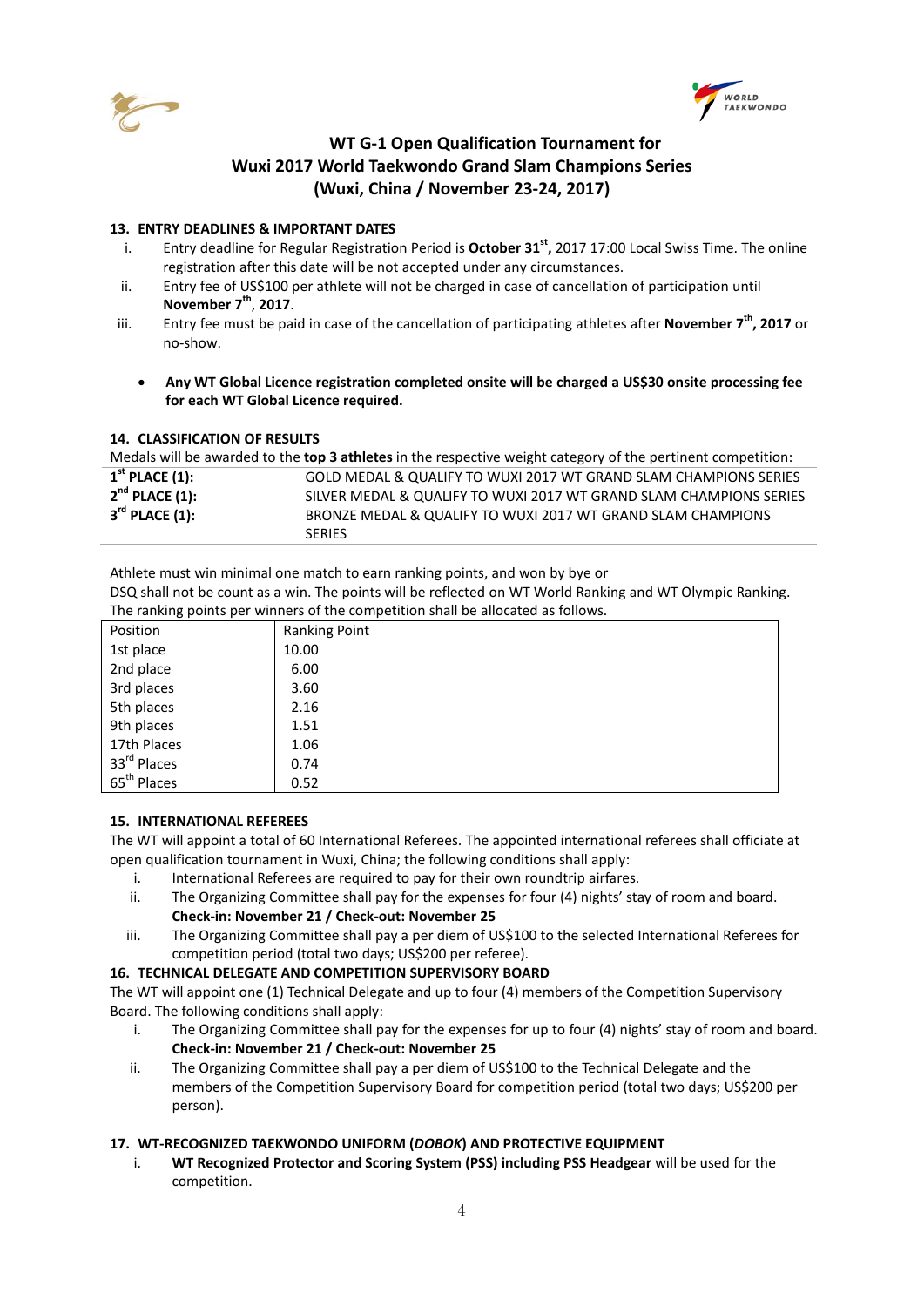



- ii. Participating contestants are required to wear WT-recognized doboks and WT-recognized protective equipment. The latest version of WT-recognized manufacturers' list is available at the website of WT [\(http://www.worldtaekwondo.org/wtf-partners/recognized/\)](http://www.worldtaekwondo.org/wtf-partners/recognized/)
- iii. The Organizing Committee will provide Protector and Scoring System (PSS) to the participating contestants. Participating contestants are required to bring their own groin guards, mouthpieces, gloves, sensing socks and shin and forearm guards for their personal use.
- iv. Before entering the field of play, all contestants will proceed to the inspection desk for inspection of their doboks and protective equipment. **Any contestant who wears unofficial doboks or protective equipment will not be permitted to compete.**
- v. Instant Video Replay (IVR) System will be used.

## **18. IDENTIFIATION OF NOC CODE AND MANUFACTURER**

- i. National flag shall be located between 3cm and 3.4cm below the right shoulder line of upper garment.
- ii. NOC Code is a three-letter National Olympic Committee abbreviation, and it shall be printed at the back in black and centred at 5cm or higher from the bottom line of the upper garment within the size of 30cm width x 12cm height. The font of the letters shall be in bold "Verdana".
- iii. Manufacturer's identification (name, designation trademark, logo or any distinctive sign of the manufacturer) shall be located one per garment within 20㎠ except at the location of the WT or WTF logo.

## **19. MEDICAL CONTROL**

- i. The WT Anti-Doping Rules, and where necessary the Code of the World Anti-Doping Agency, shall apply throughout the competitions.
- ii. Compulsory anti-doping tests will be carried out on random selection basis. The WT and/or WADA may carry out random out-of-competition testing prior to the competition. Therefore, all participating contestants are required to submit their latest and most accurate Athlete Location (Whereabouts Info) Forms to the WT.
- iii. TUE (Therapeutic Use Exemption)

Athletes who take any substance or medicine listed in the "Prohibited List" of the WTF Anti-Doping Rules and Anti-Doping Code of World Anti-Doping Agency (WADA) for therapeutic purposes are requested to visit the website of WADA and make online filing of their TUE applications on ADAMS <http://www.wada-ama.org/en/ADAMS/> and report to the WTF Sports Department at [marcoienna@wtf.org](mailto:marcoienna@wtf.org) *by no later than October 21st , 2017*. For more details, please see the following page of the WT website:

[http://www.worldtaekwondo.org/medical-anti-doping/anti-doping/therapeutic-use-exemptions](http://www.worldtaekwondo.org/medical-anti-doping/anti-doping/therapeutic-use-exemptions-tues/)[tues/](http://www.worldtaekwondo.org/medical-anti-doping/anti-doping/therapeutic-use-exemptions-tues/)

For ADAMS login, please contact National Anti-Doping Organization (NADO) in your country or WT Sports Department at [marcoienna@wtf.org](mailto:marcoienna@wtf.org)

#### **20. HEAD OF TEAM MEETING & DRAWING OF LOTS SESSION**

i. The head of team meeting and the drawing of lots session shall be conducted one (1) day prior to the start of the competition that is **November 22nd**, 2017, in the presence of the WT officials and the representatives of the participating nations.

## **21. WEIGH-IN**

- i. Weigh-in of the contestants shall take place on the day before their respective weight category.
- ii. During the weigh-in, male contestants shall wear underpants and female contestants shall wear underpants and brassieres. However, contestants may weigh-in in the nude if they wish to do so.

## **22. INDEMNITIES**

i. The each athlete shall be responsible for ensuring that he or she is covered with effective travel &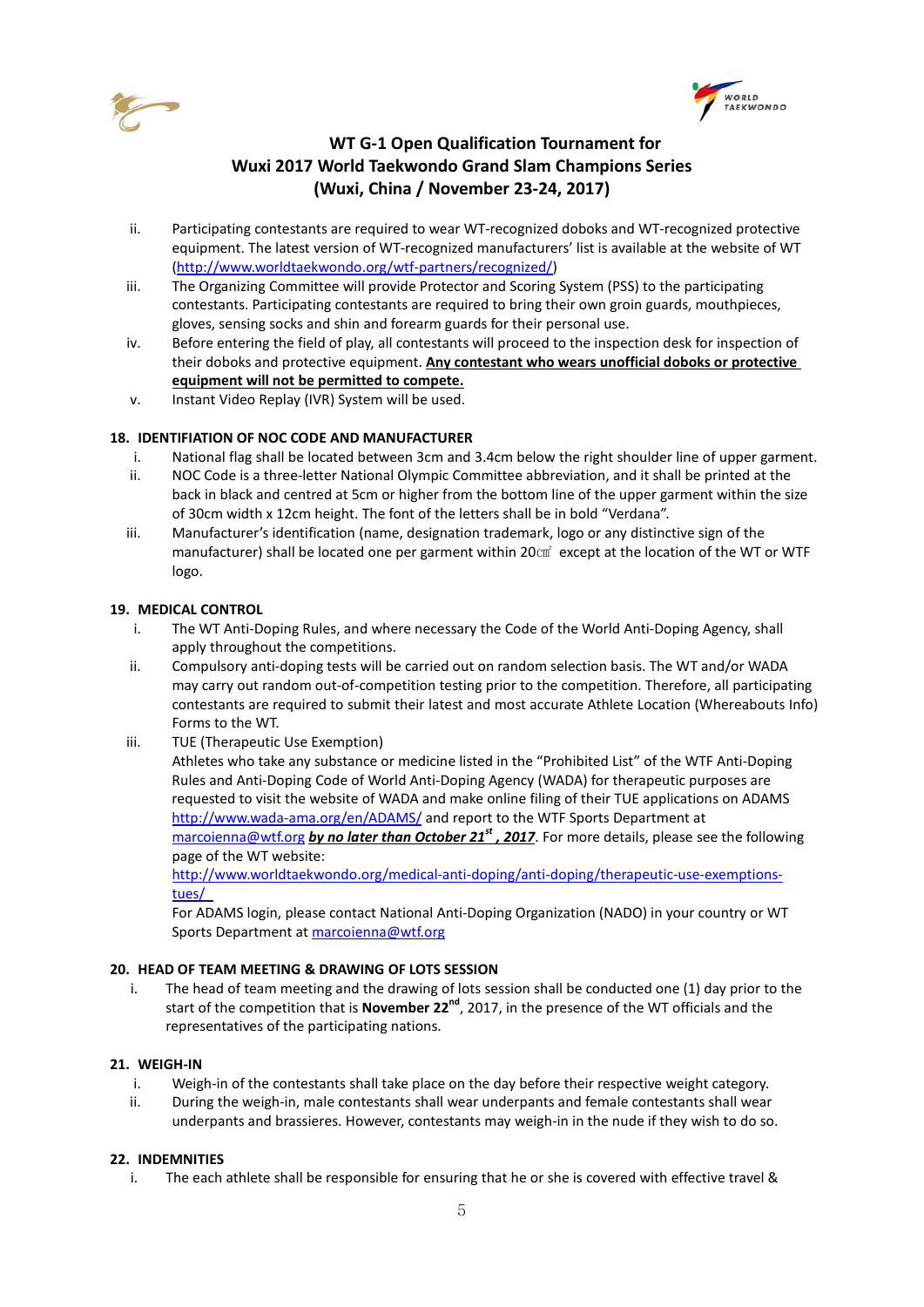



medical insurance coverage.

- ii. Any athlete without proper insurance coverage will not be allowed to compete at the competition.
- iii. The Organizing Committee will acquire general Public Liability event insurance.

#### **23. ACCOMMODATION & TRANSPORTATION**

Relevant information will be provided shortly by Organizing Committee.

#### **24. VISA INFORMATION**

The Organising Committee can provide recommendation letters for visa applications. However, MNA's are required to check the Great Britain entry visa application waiting times in their own countries and submit requests for recommendation letters to the organising committee. The Organising Committee cannot guarantee entry into China and can only offer assistance. It is the responsibility of each athlete and MNA to apply for and secure the correct entry visa for China MNA's are requested to complete the attached visa application recommendation form at least one week before the waiting time deadline in their own country.

#### **25. COACH's ATTIRE**

All Coaches are required to wear formal suit such as tie, jacket, dress shirt (long or short), and trouser during Semi-Finals and Finals. If any coach refuses to wear abovementioned attire, he or she will not be allowed to coaching for Open Qualification Tournament.

#### **26. TEAM DOCTOR's MEETING**

In order to receive accreditation card, all registered team doctors or physicians must attend team doctor's meeting on **November 22**, 2017.